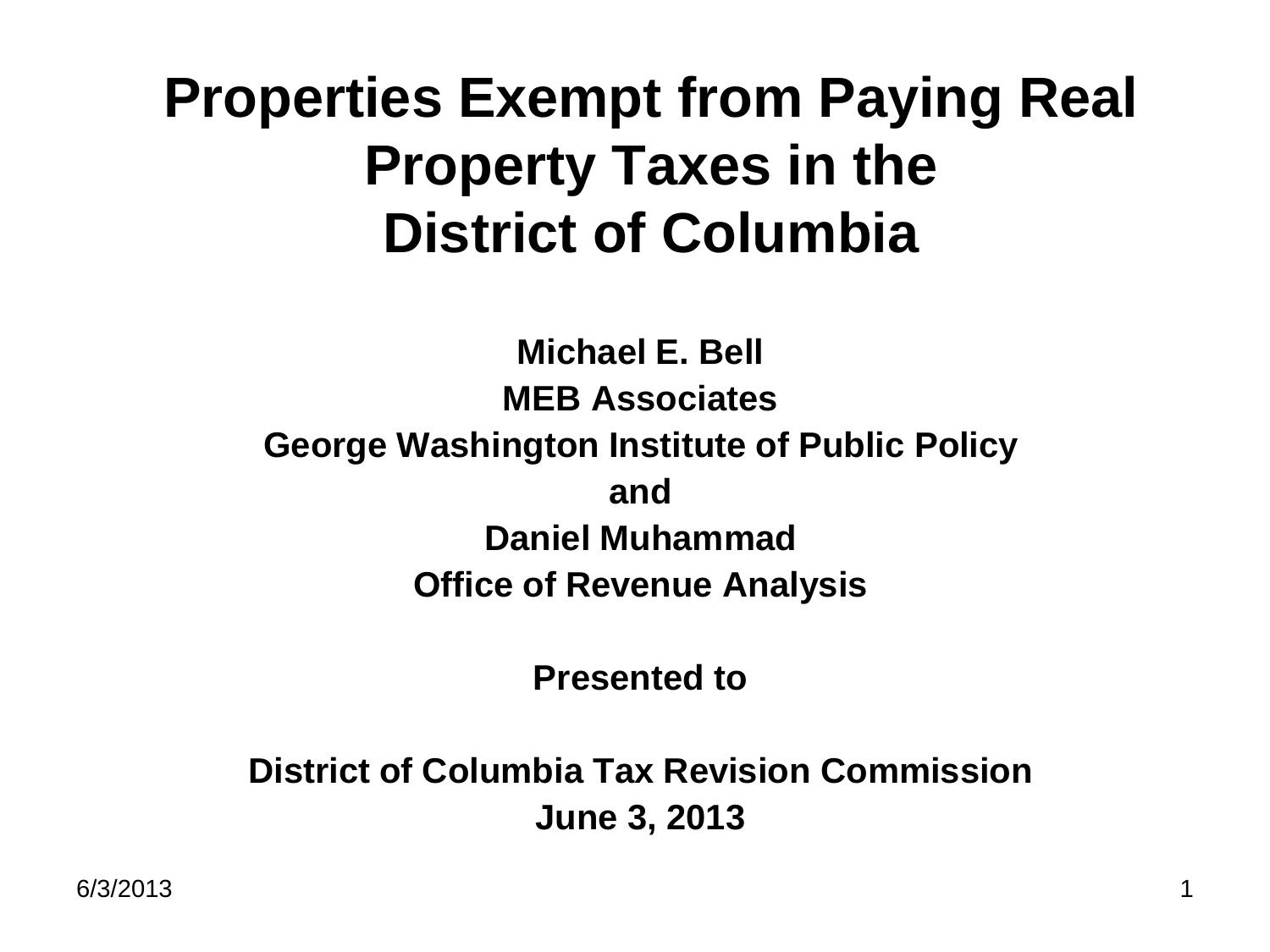### Qualifying for Exemption from Paying Real Property Taxes

• Apply to the Office of Tax and Revenue (about 70 applications are processed per year with about 75 percent receiving the requested exemption); or

• Seek legislative exemption from the D.C. Council or Congress.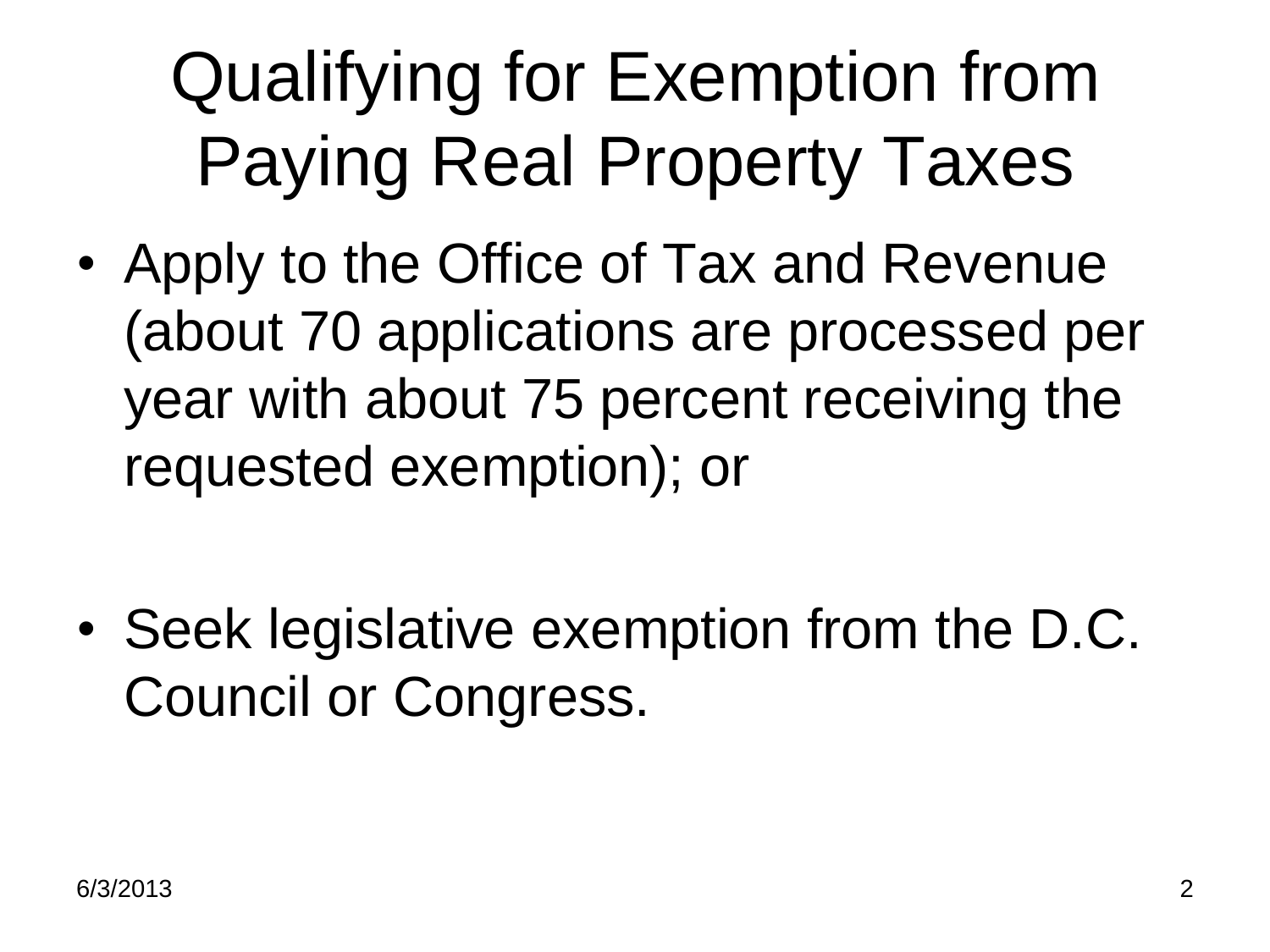### More than a Third of Property in the District is Exempt

| <b>Category</b>                     | <b>Estimated Market Value</b> | <b>Percentage of Total</b> |
|-------------------------------------|-------------------------------|----------------------------|
| <b>Taxable Residential Property</b> | \$86 billion                  | 38%                        |
| <b>Taxable Commercial Property</b>  | \$58 billion                  | 25%                        |
| <b>Taxable Property Combined</b>    | \$144 billion                 | 63%                        |
| <b>Tax Exempted Property</b>        | \$83 billion                  | 37%                        |
| <b>TOTAL PROPERTY</b>               | \$227 billion                 | 100%                       |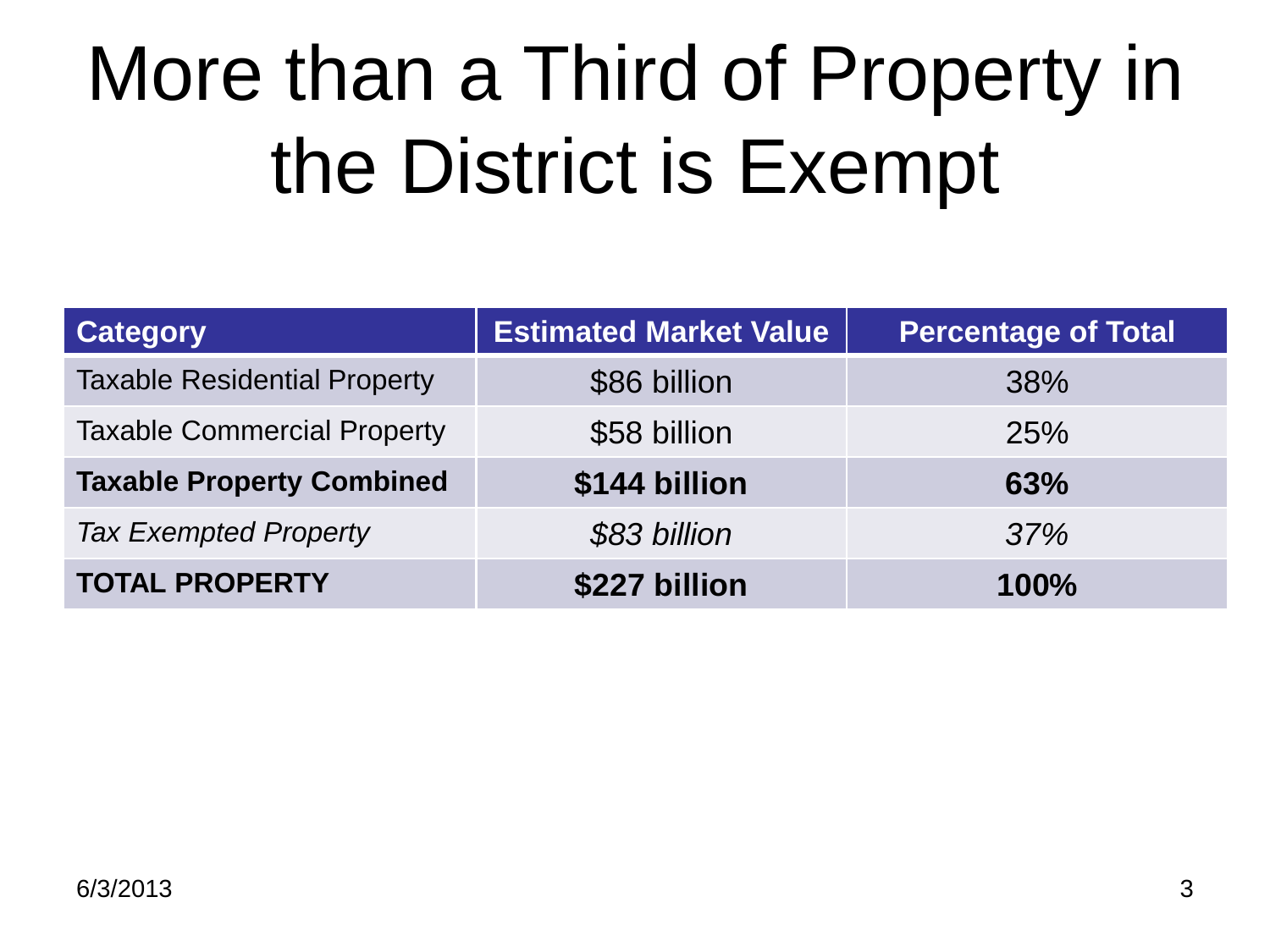#### Breakdown of D.C. Exempt Properties

| <b>Category</b>                                       | <b>Number of</b><br><b>Properties</b> | <b>Share of</b><br><b>Properties</b> | <b>Assessed Values</b><br>(millions) | <b>Share of Values</b> |  |  |
|-------------------------------------------------------|---------------------------------------|--------------------------------------|--------------------------------------|------------------------|--|--|
| <b>Properties Immune from Property Taxation</b>       |                                       |                                      |                                      |                        |  |  |
| <b>U.S. Government</b>                                | 2,809                                 | 18.6%                                | \$44,958                             | 53.9%                  |  |  |
| <b>Foreign Government</b>                             | 603                                   | 4.0%                                 | \$2,752                              | 3.3%                   |  |  |
| <b>Exempt from Real Property Taxes by Legislation</b> |                                       |                                      |                                      |                        |  |  |
| D.C. Government                                       | 2,733                                 | 18.1%                                | \$11,988                             | 14.4%                  |  |  |
| Religious                                             | 1,154                                 | 7.6%                                 | \$3,463                              | 4.2%                   |  |  |
| Educational                                           | 474                                   | 3.1%                                 | \$5,681                              | 6.8%                   |  |  |
| Charitable                                            | 492                                   | 3.3%                                 | \$977                                | 1.2%                   |  |  |
| <b>Hospitals</b>                                      | 13                                    | 0.1%                                 | \$714                                | 0.9%                   |  |  |
| <b>Cemeteries</b>                                     | 22                                    | 0.1%                                 | \$305                                | 0.4%                   |  |  |
| Low Income                                            | 3,105                                 | 20.5%                                | \$669                                | 0.8%                   |  |  |
| <b>Miscellaneous</b>                                  | 741                                   | 4.9%                                 | \$5,939                              | 7.1%                   |  |  |
| <b>WMATA</b>                                          | 420                                   | 2.8%                                 | \$557                                | 0.7%                   |  |  |
| Homestead                                             | 5                                     | 0.0%                                 | \$1                                  | 0.0%                   |  |  |
| <b>Partially Exempt</b>                               | 180                                   | 1.2%                                 | \$4,253                              | 5.1%                   |  |  |
| <b>Ten-Year Housing</b>                               | 2,361                                 | 15.6%                                | \$1,081                              | 1.3%                   |  |  |
| Abatement (Condos)                                    | 11                                    | 0.1%                                 | \$3                                  | 0.0%                   |  |  |
| <b>TOTAL</b>                                          | 15,123                                | 100.0%                               | \$83,339                             | 100.00%                |  |  |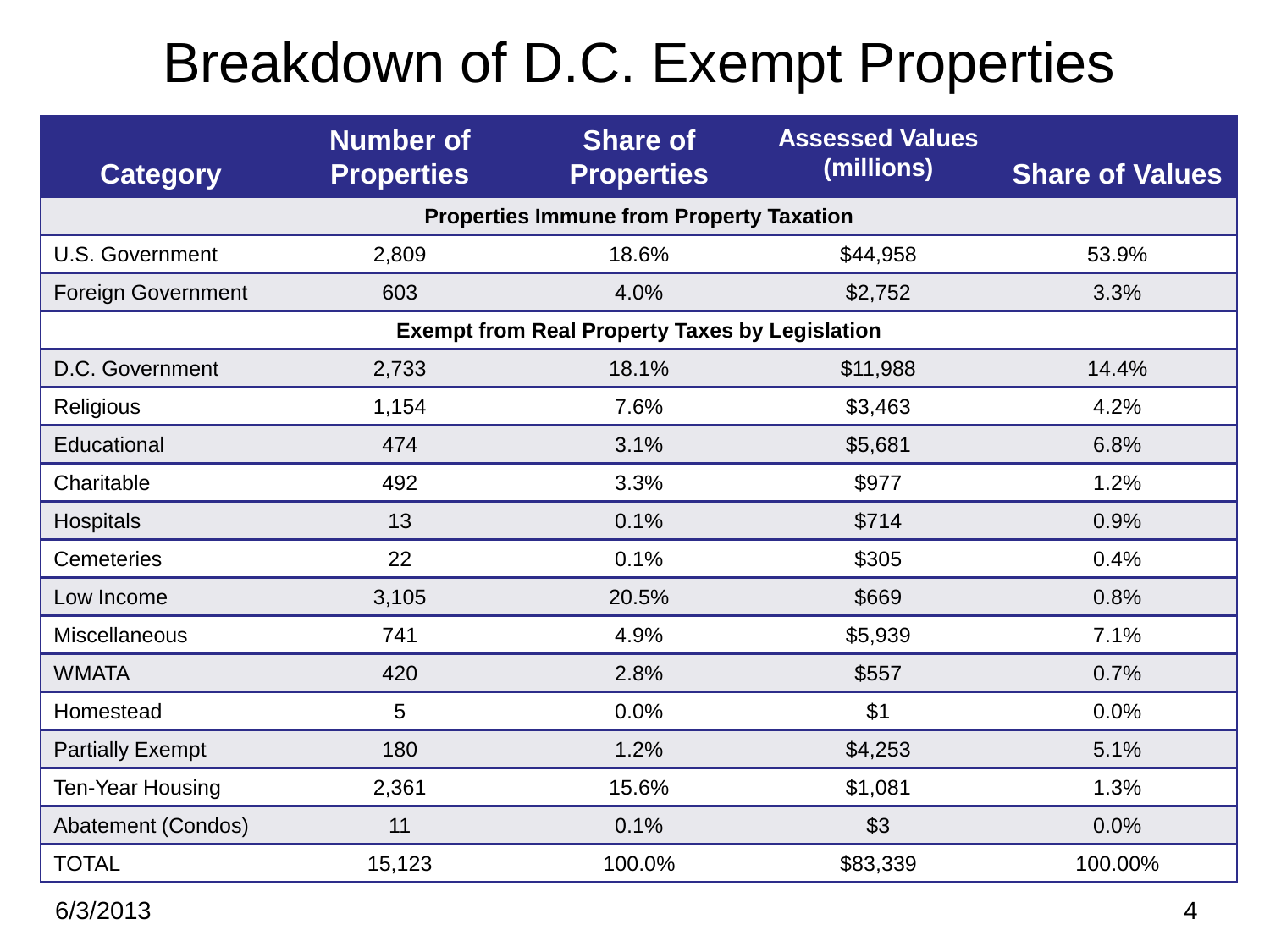### Foregone Property Tax Revenues Under Three Scenarios

| <b>Scenario</b>  | <b>Base (millions)</b> | <b>Foregone Taxes (millions)</b> |
|------------------|------------------------|----------------------------------|
| 1                | \$82,807               | \$1,473                          |
|                  | \$23,642               | \$396                            |
| $\boldsymbol{3}$ | \$5,800                | \$99                             |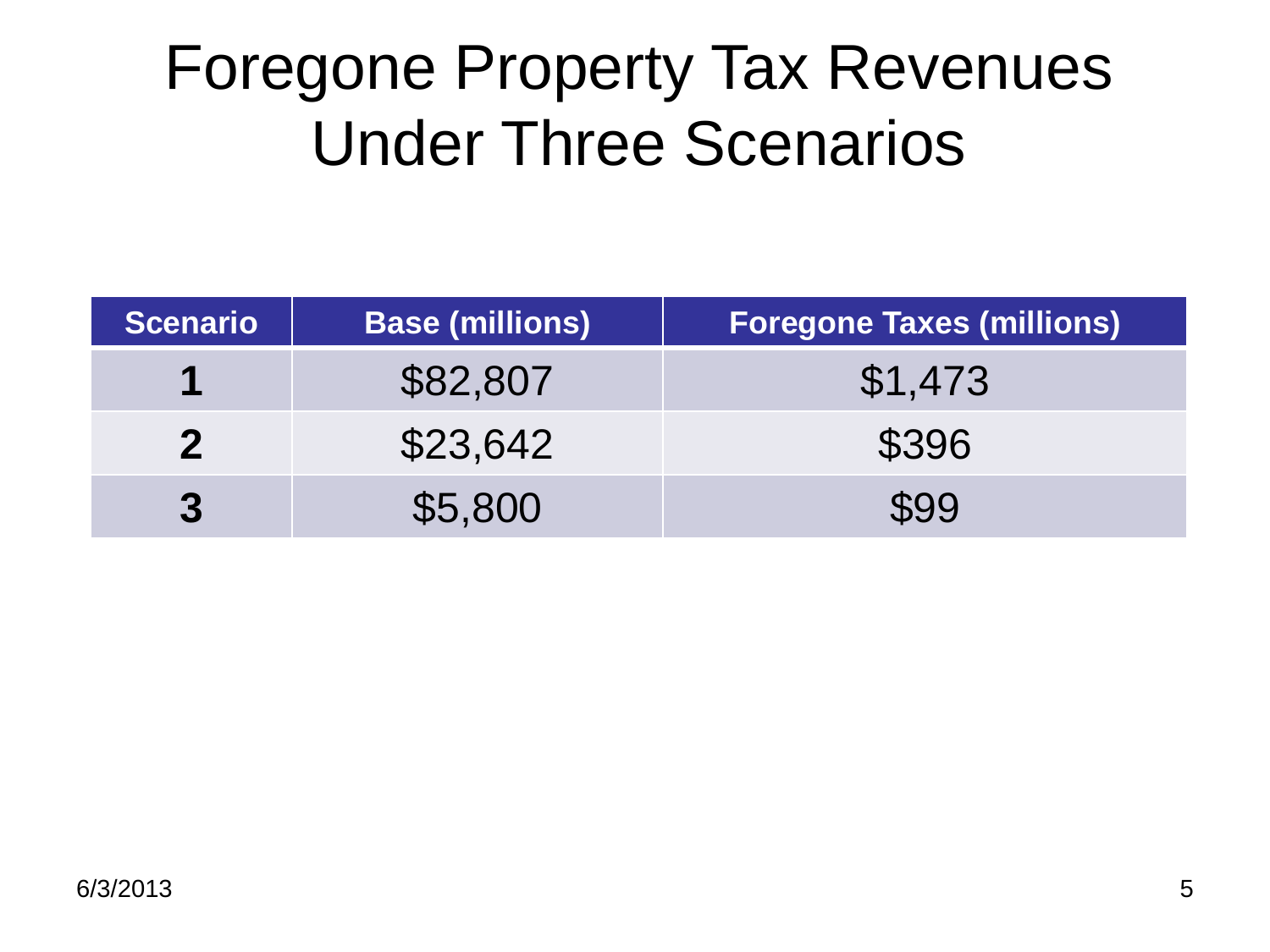#### Should Exempt Properties Contribute to the Cost of Public Services Consumed?

- Properties exempt from paying property taxes consume publicly provided community goods and services;
- Unless the property owners help pay the cost of providing those services, other taxpayers who do not get preferential treatment pay a larger share of those costs;
- Foregone revenue from exemption must be balanced against the value of community services the owners provide to District residents.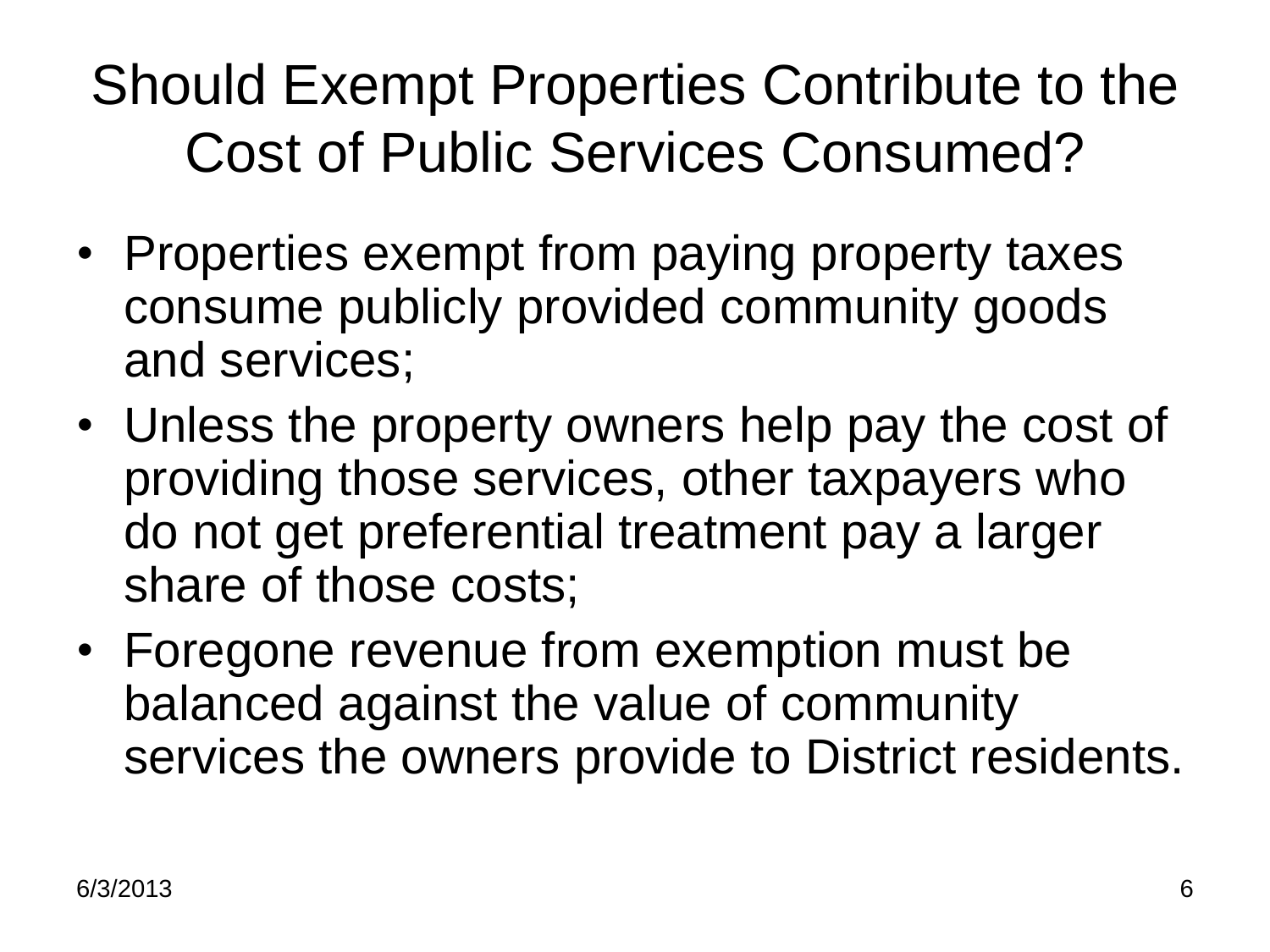## Policy Options

- Option 1: No change in the current system of real property tax exemptions;
- Option 2: Establish clear criteria for granting property tax exemptions and regularly review exemptions and abatements to see if they still benefit the residents of the District of Columbia;
- Option 3: Limit the value of real property exempt from taxation for individual properties.